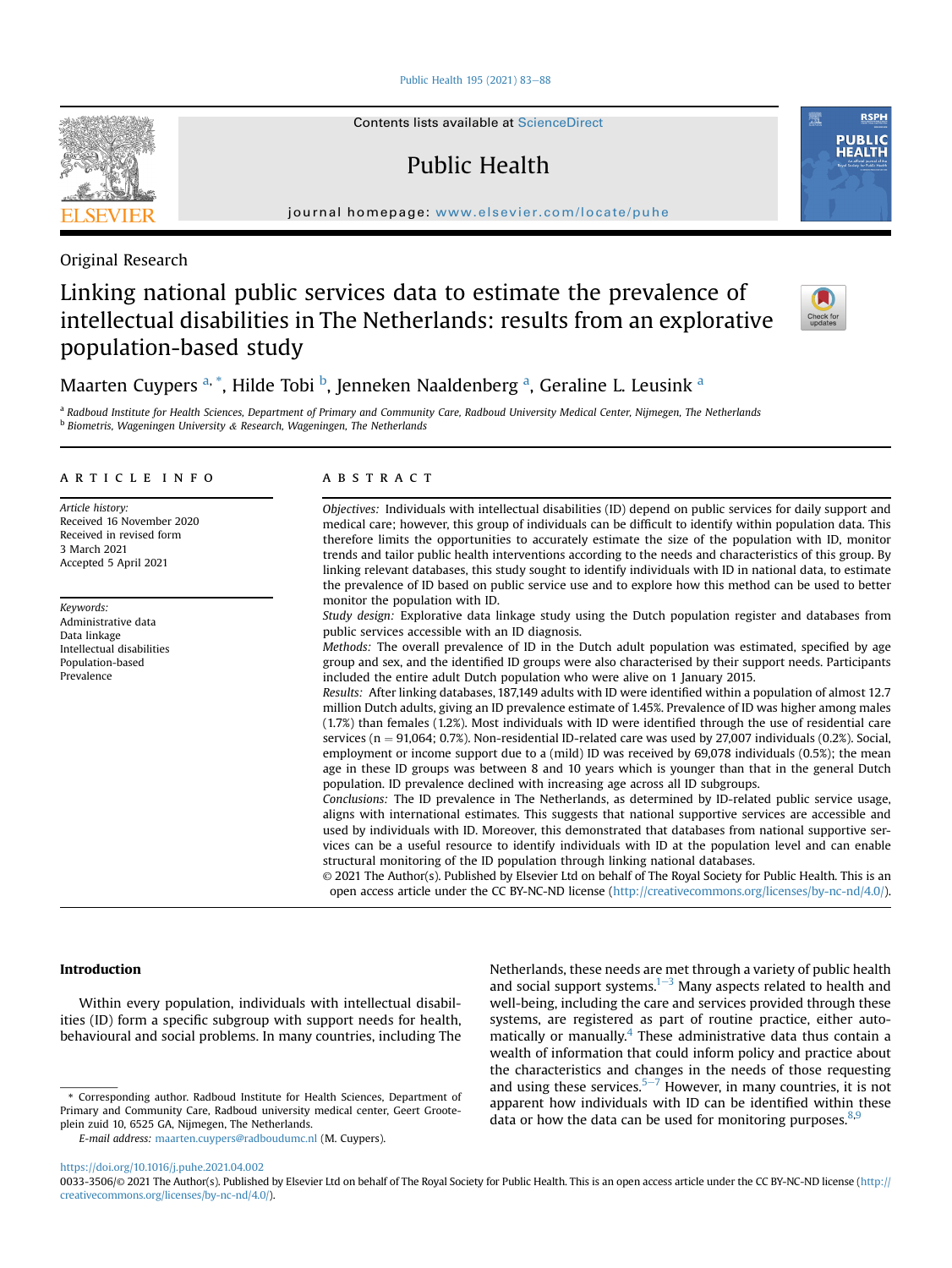#### M. Cuypers, H. Tobi, J. Naaldenberg et al. 2002) 83-88

For ID service providers, the infrastructure to set up datalinkages is also limited. Service providers can each have their own definition of ID, which limits opportunities to identify individuals across different databases, especially as many countries rely on multiple systems without national coverage.<sup>[10](#page-5-5)-[14](#page-5-5)</sup> Consequently, inaccurate or incomplete identification of individuals with ID may result in findings that are neither representative nor generalisable. Such findings subsequently have limited relevance for use in policy and practice. While administrative population data have the potential to accurately identify everyone with ID, a recent review showed that ID prevalence estimates through this method still vary substantially.<sup>14</sup>

In The Netherlands, many health and social systems have national coverage and uniform procedures to collect and combine information. Regardless of which definition for ID was used to enter the supportive systems (e.g., International Classification of Diseases [ICD]-10 or Diagnostic and Statistical Manual of Mental Disorders [DSM]-V), service use and support needs are categorised the same for all individuals using these systems. Furthermore, one would expect a correlation between ID severity and the level of support requested. This allows for reproducible and consistent methods to identify the Dutch population with ID, link databases and monitor developments at the population level. However, to date, the use of these databases has been limited. To allow better use of these existing resources, this study describes a method that uniquely identifies individuals with ID by linking national databases and provides an ID prevalence estimate based on this method.

#### Methods

## Data sources and setting

This cross-sectional study used non-public microdata, which, under certain conditions, are accessible for statistical and scientific research from Statistics Netherlands, the Dutch national statistics offi[c](#page-1-0)e. $c$  We took 2015 as the reference year and linked the Dutch population registry with two databases; one for chronic care and one for welfare support. Both of these databases contain information on utilisation of services accessible to individuals with ID who had formally been diagnosed by a healthcare professional according to their respective guidelines and diagnostic systems (e.g., ICD-10 or DSM-V).

The chronic care database contained information on all longterm care provided under the Chronic Care Act (CCA). The CCA regulates residential and other long-term care for people with chronic somatic conditions, vulnerable elderly people, people diagnosed with physical and/or (mild) ID or chronic mental ill-nesses.<sup>[15](#page-5-7)</sup> Support through the CCA can either be in-kind by predefined care packages for residential care (ranging from 1 to 8 depending on the level of support needs) or self-arranged for people without residential care needs.

The welfare database included information on individuals active in sheltered workplaces, recipients of unemployment or disability benefits and the reason why the provision was called upon, which could include the presence of a mild ID diagnosis. The reason Mild-ID is labelled separately in these (income-related) systems is because the definition for Mild-ID (DSM-V/ICD-10) specifies "many adults will be able to work".<sup>[16](#page-5-8),[17](#page-5-9)</sup> Therefore a Mild-ID diagnosis grants access to these welfare systems, while a more severe ID diagnoses do not.

As additional regulations apply to children aged <18 years and most of the welfare services only concerned for individuals aged  $\geq$  18 years, we restricted this study to the Dutch adult population.

The study protocol for this exploratory study was reviewed by the Radboud University Medical Center institutional Ethics Committee who passed a positive judgment and waived the need for formal ethical assessment (2017-3921). We followed the Strobe checklist for cross-sectional studies<sup>[18](#page-5-10)</sup> (see supplemental materials A).

## Procedures for linkage and establishing ID groups

Before database linking was commenced, any multiple registrations of individuals within the same database were removed. Under the CCA, individuals can receive multiple entitlements within one year, resulting in multiple registrations, but only one can be active at a specific time. We therefore selected the most recent CCA registration per individual in 2015, under the assumption that it would reflect the most up-to-date support care needs. In the welfare database, individuals could simultaneously be registered as a recipient of multiple benefits, as one type of benefit could supplement another. Here, we recoded multiple records per individual into a single variable representing the combination of benefits received.

Linkage then started by retrieving sex, date of birth and a unique personal identifier (RIN number) as the primary variables from the population register containing all Dutch adults who were alive on 1 January 2015. Based on matching RIN numbers, we added information, if any, from the CCA database on entitlements to chronic care services, the type of care they were receiving and both the primary and secondary reason for which the CCA was called upon (A maximum of two reasons can be given.). Databases from the welfare systems were also linked by RIN number, which provided information about individuals entitled to benefits due to a mild ID diagnosis.

In the newly composed data set, we grouped individuals according to their support needs and degree of independence. We grouped all individuals receiving residential ID care through the CCA, regardless of any other registration, as having the greatest support needs and being least independent (residential ID group). All other individuals who called upon the CCA for any other IDrelated reason and did not receive residential care were seen as having moderate support needs and being moderately independent (non-residential ID group). All individuals who had a Mild-ID diagnosis noted as their reason for accessing services in any of the databases were assumed to be the most independent ID group with the least support needs (Mild-ID). Through this classification, all individuals identified with an ID could be uniquely assigned to one of the three ID groups (i.e., residential ID group, non-residential ID group or Mild-ID). All remaining individuals who were not assigned to one of the three ID groups were assumed to be a member of the general population. A flow chart is presented in [Fig. 1,](#page-2-0) and the classification rules used to define groups are specified in Supplemental materials B.

#### Statistical analyses

Demographics were presented as frequencies with percentages or means with standard deviation (SD). Age was grouped middecade to mid-decade (e.g., 35-44 years) following epidemiological conventions[.19](#page-5-11) ID prevalence was calculated as the number of individuals identified with ID divided by the total number of people enrolled in this study. We specified frequencies by sex and 10-year age groups and provided separate prevalence estimates per ID subgroup. As we used population data, all prevalence estimates yielded very small confidence intervals, which were considered

<span id="page-1-0"></span> $c$  Procedures can be found at: [https://www.cbs.nl/en-gb/our-services/](https://www.cbs.nl/en-gb/our-services/customised-services-microdata/microdata-conducting-your-own-research) [customised-services-microdata/microdata-conducting-your-own-research,](https://www.cbs.nl/en-gb/our-services/customised-services-microdata/microdata-conducting-your-own-research) or for further information. [microdata@cbs.nl.](mailto:microdata@cbs.nl)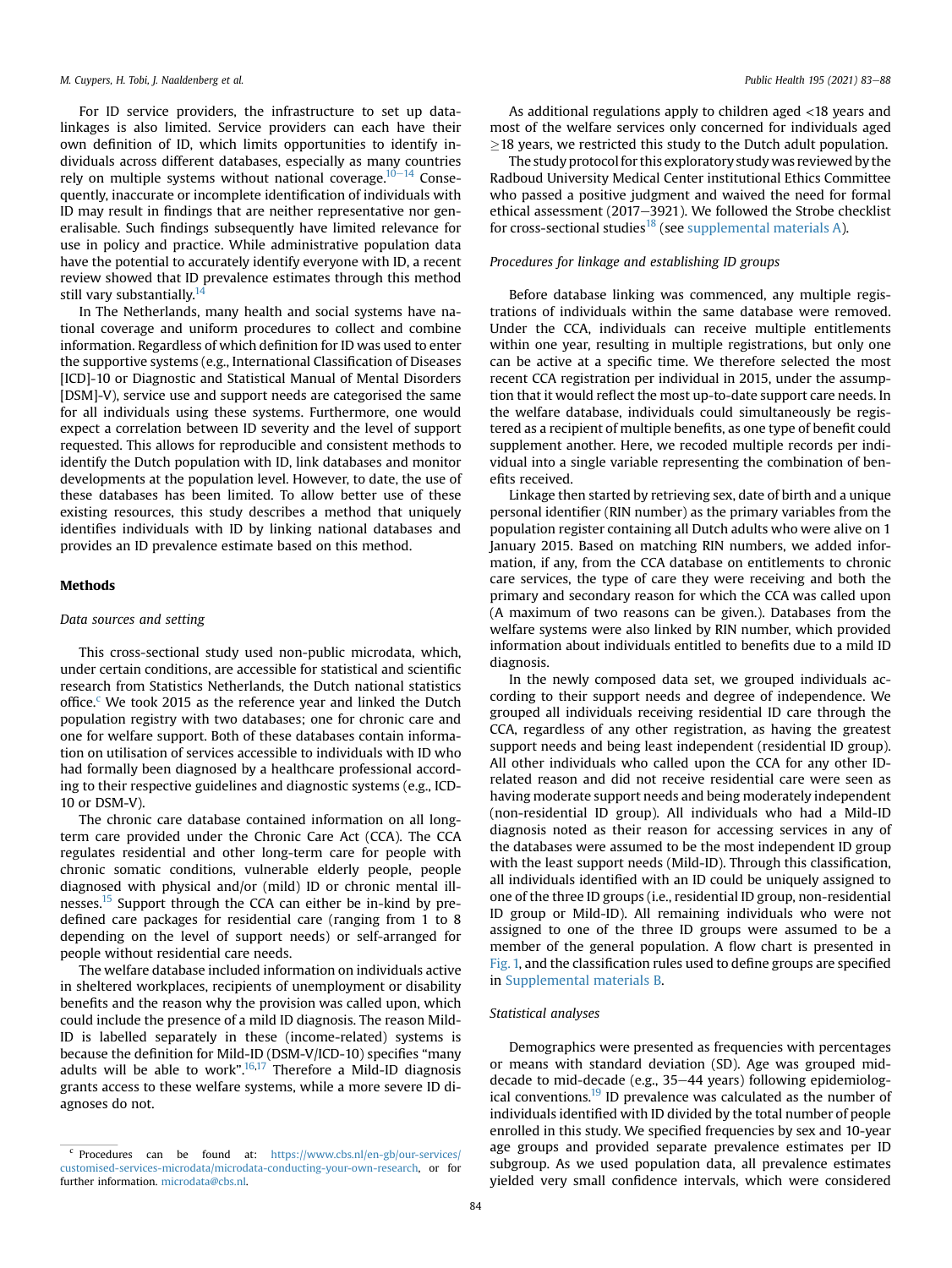<span id="page-2-0"></span>

Fig. 1. Flow chart of study population. ID, intellectual disabilities.

uninformative and hence not included in the tables. Per subgroup, we used the available information to further characterise each ID subgroup separately. Analyses were conducted using SPSS (version 25.0).

## Results

After linking the three databases (i.e., Dutch population registry, chronic care and welfare support databases), 187,149 individuals were identified with ID and could be assigned to one of the three ID groups based on their service use. The remaining 12,677,768 individuals were without any record of supportive ID services and were believed to form the general Dutch adult population (Gen-Pop). Combined, the three ID groups gave an ID prevalence of 1.45% (95% confidence interval,  $1.44-1.46$ ). Mean ages across the ID groups were between 7.9 and 9.9 years which are lower ( $M_{\text{age}}$ ) range, 38.4–40.4 years) than those in the GenPop ( $M<sub>age</sub>$ , 48.3 years). The residential care (56.0% males) and Mild-ID (63.4% males) groups contained more males than the GenPop (48.9%; [Table 1](#page-3-0)). The overall ID prevalence was higher among males than females across all age groups and declined with increasing age, ranging from 3.6% for males between 18 and 24 years of age to 0.2% among females aged  $\geq$ 75 years ([Fig. 2\)](#page-3-1).

#### Residential care

The residential care group consisted of 91,064 individuals with ID (56.0% male), with an average age of 40.3 years (SD  $=$  16.4). The largest age group was the  $18-24$  years group (23.9%; [Table 1\)](#page-3-0). Almost half of the individuals in this group ( $n = 42,391, 46.5\%$ ) were supported by care package 3 (24.5%) or care package 6 (22.0%) and thus required "medium" to "intensive" support in daily living, had medium care needs and were "limited" to "very limited" in their independence ([Table 2](#page-3-2)). The complete overview of distribution across care packages for residential care is presented in [Table 2](#page-3-2).

#### Non-residential care

The non-residential care group consisted of 27,007 individuals with ID (46.7% male), with an average age of 40.4 years (SD  $=$  15.0). The largest age group was the  $25-34$  years group (22.8%; [Table 1\)](#page-3-0). The majority of individuals in this group ( $n = 20,955, 77.6\%$ ) selfarranged their supportive care without further specification in the CCA database. Among those whose care utilisation was specified, 2149 individuals (8.0%) received outpatient treatment and care, 959 individuals (3.6%) received generic, not ID-specific care, and the remaining 2944 individuals (10.9%) received care for another primary reason other than ID (e.g., for a physical disability or mental health). Having another reason to call upon the CCA besides an ID was common in this subgroup. In the group of individuals with ID who had more than one underlying reason for using care ( $n = 14,100, 52.2\%$ ), the ID was the primary reason for 8758 individuals, and for 5342 individuals, the ID was a secondary reason. Most prevalent conditions besides an ID were a psychiatric condition (n = 7433, 27.5%) or a somatic condition (n = 3494, 12.9%). Further characteristics of this group are shown in [Table 3.](#page-4-0)

#### Mild-ID

The Mild-ID group consisted of 69,078 individuals (63.4% male), with an average age of 38.4 years ( $SD = 14.6$ ). The largest age group was the  $18-24$  years group (25.9%), and 1828 individuals (2.7%) were aged  $\geq$ 65 years ([Table 1](#page-3-0)). Most individuals were supported by a single service only, being related to work in sheltered workplaces  $(n = 49,861, 72.2%)$ , receipt of disability benefits  $(n = 11,631, 16.8%)$ or chronic care ( $n = 3033, 4.4%$ ). The remaining 4553 individuals (6.6%) were supported through a combination of two or more of these services ([Table 4\)](#page-4-1).

## Discussion

By linking three national databases, this is the first study to have identified individuals with ID in administrative population data in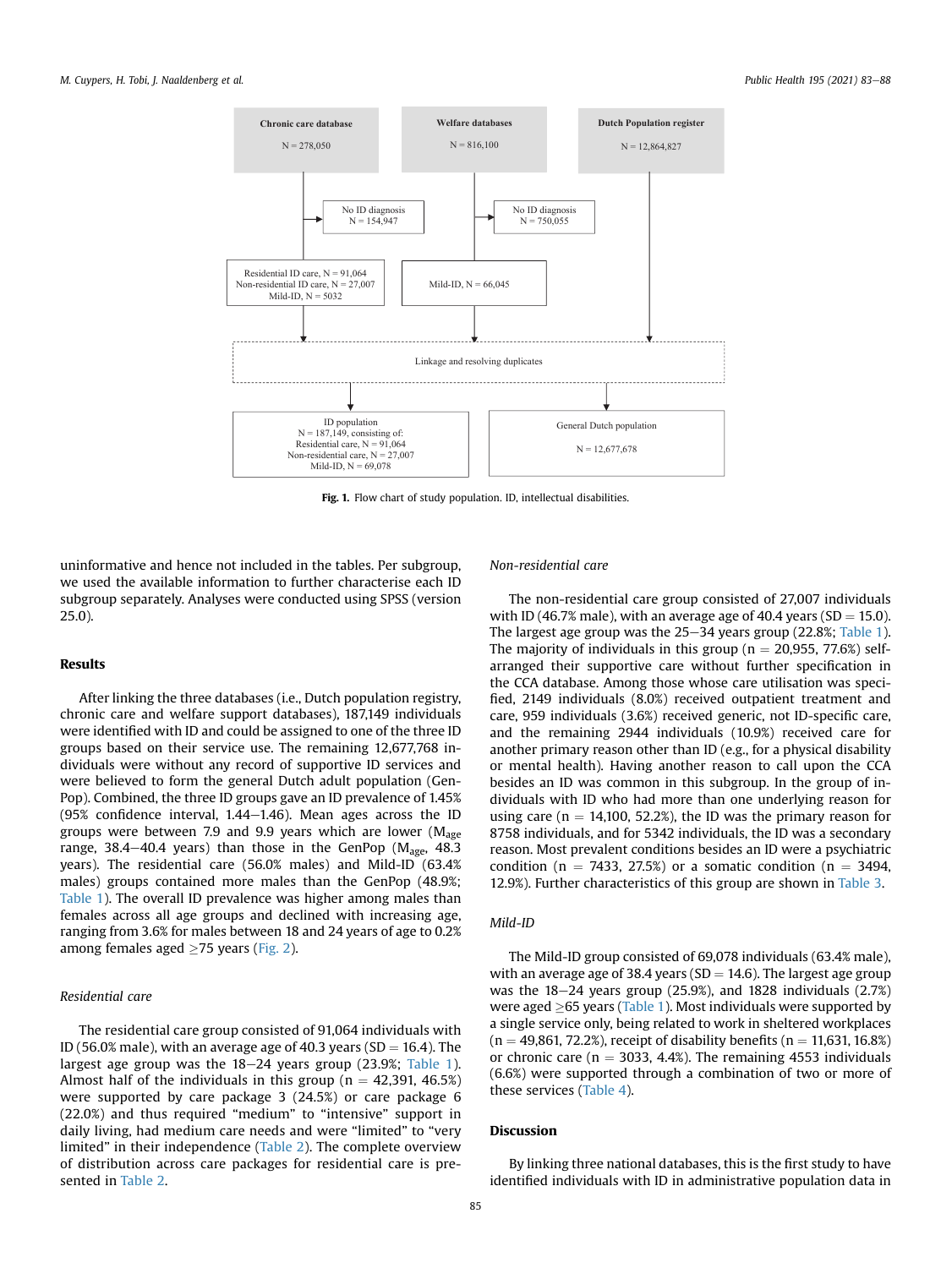## <span id="page-3-0"></span>Table 1

|  | Demographics of the general adult Dutch population (GenPop) and the ID subgroups <sup>a</sup> . |  |  |
|--|-------------------------------------------------------------------------------------------------|--|--|
|--|-------------------------------------------------------------------------------------------------|--|--|

| Demographics    | GenPop, $N = 12,677,768$<br>(98.5%) |        | ID groups combined $N = 187,152$ (1.45%) |        |                                             |        |                              |      |
|-----------------|-------------------------------------|--------|------------------------------------------|--------|---------------------------------------------|--------|------------------------------|------|
|                 |                                     |        | Residential care,<br>$N = 91,064(0.7%)$  |        | Non-residential care,<br>$N = 27,007(0.2%)$ |        | Mild-ID, $N = 69,078$ (0.5%) |      |
|                 | N                                   | $\chi$ | Ν                                        | $\chi$ | N                                           | $\chi$ | N                            | $\%$ |
| Sex             |                                     |        |                                          |        |                                             |        |                              |      |
| Male            | 6,196,789                           | 48.9   | 50,983                                   | 56.0   | 12,624                                      | 46.7   | 43,763                       | 63.4 |
| Female          | 6.480.979                           | 51.1   | 40.081                                   | 44.0   | 14.383                                      | 53.3   | 25,315                       | 36.6 |
| Age, M (SD)     | 48.3 (17.8)                         |        | 40.3(16.4)                               |        | 40.4(15.0)                                  |        | 38.4 (14.6)                  |      |
| $18 - 24$ years | 1,362,047                           | 10.7   | 21,727                                   | 23.9   | 4727                                        | 17.5   | 17,892                       | 25.9 |
| $25 - 34$ years | 1.931.948                           | 15.2   | 17,898                                   | 19.7   | 6160                                        | 22.8   | 12,557                       | 18.2 |
| $35 - 44$ years | 2,225,395                           | 17.6   | 14,626                                   | 16.1   | 5739                                        | 21.3   | 12,149                       | 17.6 |
| $45 - 54$ years | 2,457,868                           | 19.4   | 16,584                                   | 18.2   | 5421                                        | 20.1   | 15,104                       | 21.9 |
| $55 - 64$ years | 2.104.631                           | 16.6   | 12.519                                   | 13.7   | 3143                                        | 11.6   | 9478                         | 13.7 |
| $65 - 74$ years | 1.551.963                           | 12.2   | 5640                                     | 6.2    | 1260                                        | 4.7    | 1870                         | 2.7  |
| $>75$ years     | 1,043,916                           | 8.2    | 2070                                     | 2.3    | 560                                         | 2.1    | 28                           | 0.04 |

ID, intellectual disabilities.

<span id="page-3-3"></span><span id="page-3-1"></span>Total population size to base prevalence calculation on was  $n = 12,864,827$ .



Fig. 2. Prevalence estimates per ID severity group, by age and sex. ID, intellectual disabilities.

The Netherlands and to consequently provide an estimate for the ID prevalence in the Dutch adult population. Combining administrative data on chronic care and welfare benefits gave an ID prevalence estimate of 1.45%. Based on the level of support needs, the ID population could be classified as residential care, non-residential care or Mild-ID, with a prevalence of 0.7%, 0.2% and 0.5%, respectively.

Good quality data should be the basis for decision-making in the policy and practice of public health. However, access to accurate data has been lacking in the ID field, especially at the population

<span id="page-3-2"></span>

|--|

Distri[b](#page-3-4)ution of individuals with ID across residential care packages<sup>b</sup>.

| Package | Level of required guidance in daily living and activities $(0-4)^a$ | Level of required care $(0-4)$  | Level of Independence $(0-4)^a$ | Total, $n$ $(\%)$ |
|---------|---------------------------------------------------------------------|---------------------------------|---------------------------------|-------------------|
|         | 1-Some                                                              | 0-None                          | 1-Fairly independent            | 734 (0.8)         |
|         | 2-Medium                                                            | 0-None                          | 2-Some limitations              | 4639(5.1)         |
|         | 2-Medium                                                            | 2-Medium                        | 2-Some limitations              | 22,350 (24.5)     |
| 4       | 2-Medium                                                            | 3-Intensive                     | 3-Very limited                  | 11,949 (13.1)     |
|         | 3-Intensive                                                         | 3-Intensive                     | 3-Very limited                  | 10,733(11.8)      |
| 6       | 3-Intensive                                                         | 3-Medium with behaviour therapy | 3-Very limited                  | 20,041 (22.0)     |
|         | 4-Very intense                                                      | 3-Medium with behaviour therapy | 3-Very limited                  | 12,867 (14.1)     |
| 8       | 2-Medium                                                            | 4-Complete care and nursing     | 4-Completely dependent          | 7751 (8.5)        |
|         |                                                                     |                                 |                                 | 91.064            |

ID, intellectual disabilities.

Source: User guide Intellectual disabilities—Information per care package, National health care institute, and Care profiles, Care Needs Assessment centre (CIZ), [https://www.](https://www.ciz.nl/images/pdf/beleidsregels/Zorgprofielen.pdf) [ciz.nl/images/pdf/beleidsregels/Zorgpro](https://www.ciz.nl/images/pdf/beleidsregels/Zorgprofielen.pdf)fielen.pdf.

<span id="page-3-5"></span><sup>a</sup> Categories 0-No guidance required and 0-Completely independent do not occur.

<span id="page-3-4"></span>b Package refers to the pre-arranged care packages available to individuals in this group.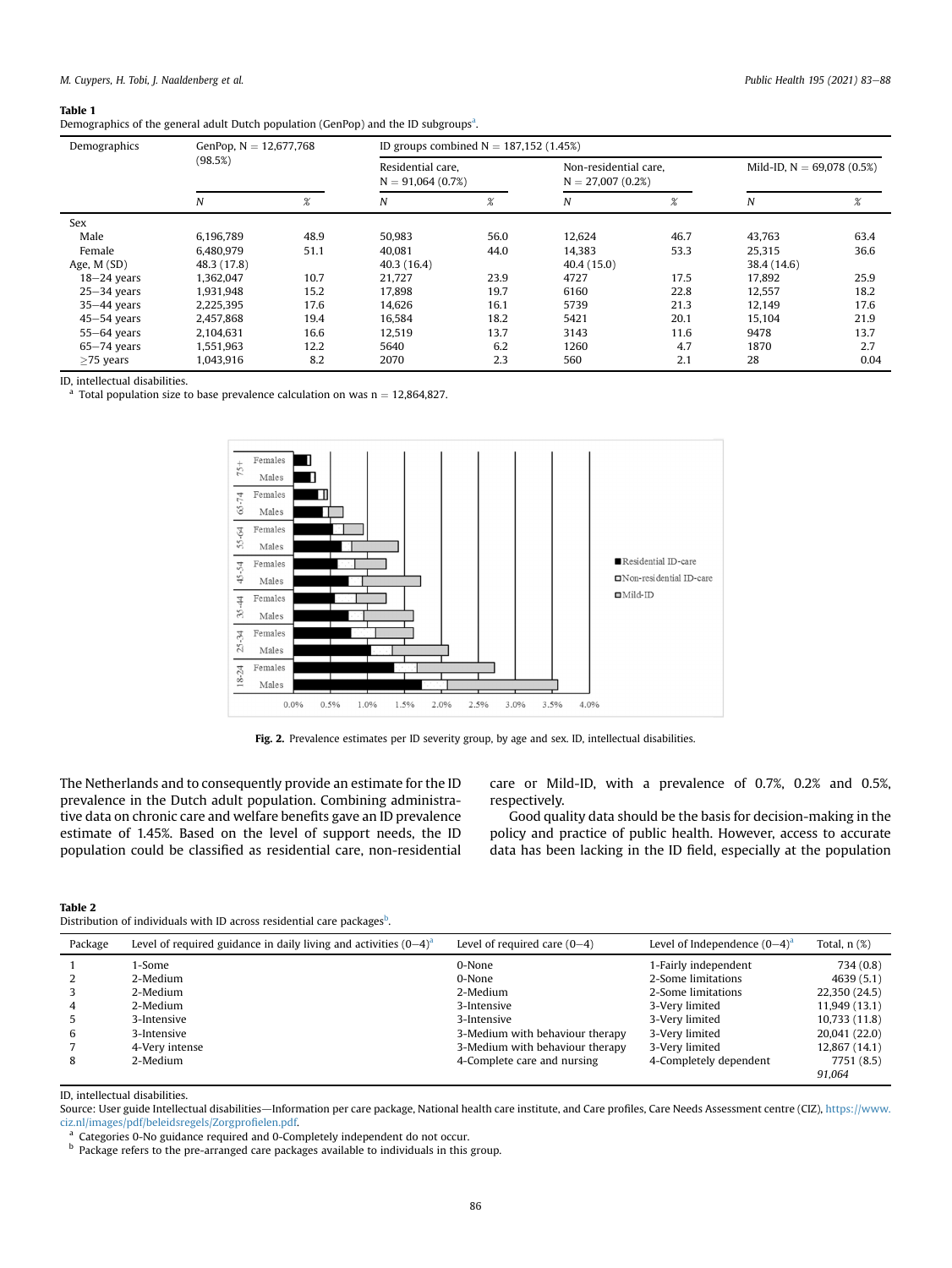#### <span id="page-4-0"></span>Table 3

Distribution of individuals with ID across types of non-residential care.

| Description of care                                 | ID primary diagnosis | ID secondary diagnosis | Total, $n$ $(\%)$ |
|-----------------------------------------------------|----------------------|------------------------|-------------------|
| Self-arranged without residency, not specified      | 19.217               | 1738                   | 20,955 (77.6)     |
| Functional treatment without admission or residency | 2179                 |                        | 2186(8.1)         |
| Sensory disability care                             | 111                  | 989                    | 1100(4.1)         |
| Mental health care                                  |                      | 991                    | 1004(3.7)         |
| General care and nursing (not ID-specific)          | 110                  | 849                    | 959(3.5)          |
| Physical disability care                            | 35                   | 768                    | 803(3.0)          |
|                                                     | 21.665               | $5342^{\rm a}$         | 27,007 (100)      |

ID, intellectual disabilities.

<span id="page-4-2"></span><sup>a</sup> Distribution of 5342 primary diagnoses other than ID: psychiatric 2238 (41.9%), sensory disability 1061 (19.9%), physical disability 945 (17.7%), somatic disease 783 (14.7%), psychogeriatric 315 (5.9%).

#### <span id="page-4-1"></span>Table 4

Distribution of people with Mild-ID support needs.

| Eligibility                                 | Total, $n$ $(\%)$ |
|---------------------------------------------|-------------------|
| Single service use:                         |                   |
| Sheltered workplace only                    | 49,861 (72.2)     |
| Disability benefit only                     | 11,631 (16.8)     |
| Chronic care only                           | 3033(4.4)         |
| Combined use of services:                   |                   |
| Sheltered workplace and disability benefits | 2554 (3.7)        |
| Sheltered workplace and chronic care        | 238(0.3)          |
| Disability benefit and chronic care         | 1643 (2.4)        |
| User of all three services                  | 118(0.2)          |
|                                             | 69,078 (100)      |

Distribution presented as observed after combining data from CCA (Chronic Care Act) and social benefits databases.

ID, intellectual disabilities.

level because of the difficulty in identifying individuals with ID consistently across different data sets.<sup>[20](#page-5-12)-[22](#page-5-12)</sup> The current method for data linkage and identification of ID groups can contribute to better retrieval of relevant information on the ID population. For example, this linkage method can provide a more accurate insight into the population size requiring ID-related public health services, keep track of developments over time and help to monitor effectiveness of interventions targeted at the ID population level. For specific future research investigations, the current method generates the largest possible cohort of Dutch individuals with ID.<sup>2</sup>

This study estimated a 1.45% ID prevalence in the Dutch adult population, which is in line with the literature. Previous studies mostly based their ID prevalence estimates on ID diagnoses, which suggests that the true ID prevalence might be closer to the upper limit (or even higher) rather than the lower limit of the generally reported prevalence estimates of between 1% and 1.5%.<sup>14,[24](#page-5-14)[,25](#page-5-15)</sup> In particular, this study found that in the younger age groups, ID prevalence rates were above 2.0% based on care use alone and above 3.5% when the Mild-ID group was included. In terms of the Mild-ID group, this study included individuals whose diagnosis is likely to be based on functional limitations or IQ scores only, rather than the conventional case definitions for ID, which also include limitations in adaptive functioning.<sup>16,[17](#page-5-9)</sup> If the results were limited to individuals with ID receiving residential or non-residential care, the overall ID prevalence estimate amounts to 0.93%, which is slightly below the generally reported prevalence.<sup>[14](#page-5-6)</sup>

While this investigation has successfully identified 67,078 individuals with a Mild-ID, other studies have previously suggested that, based on the normal distribution of IQ scores within a population, the total group of people with a Mild-ID in The Netherlands might be as large as 1.1 million people.<sup>[26](#page-5-16)</sup> It is important to note that the underidentification of people with mild ID is a common problem of studies using administrative data. $11,22,24$  $11,22,24$  $11,22,24$  $11,22,24$  Individuals with mild ID may not all rely on national systems for daily care and

support, in contrast to those with more severe ID. Instead, supportive care to people with mild ID is more frequently organised by local and municipal programmes, of which the information is not included in national databases. In this study, we identified this group of individuals primarily through work- and income-related support systems; therefore, it could be seen as a sample of people with a mild ID and (some) capacity to do labour, albeit in a protective setting.

A limitation of using this type of administrative data is the absence of information about actual ID diagnoses. Although having an ID diagnosis is required to gain access to any of the services of which the data were used in this study, information about the diagnosis itself was not registered in any of the databases. For the administrative functioning of these databases, or the supportive systems themselves, detailed information on diagnoses is also not required; however, individuals with ID who are without a formally established diagnosis would not only be missing in the databases but might also lack access to services they require. Furthermore, the information available in this study showed which services individuals with ID were registered for, but not if these services were all used to the full extent as indicated. Information about diagnostic subgroups, for example, in DSM-V or ICD-10 classifications, would allow to further characterise subgroups, to identify any underrepresented groups and allow for international comparisons in a standardised manner.

A major strength of this study is the successful unique identification of people with ID at the national level. Although data were anonymised, the use of the unique identifier (RIN number) enabled the study to count users of multiple services as unique individuals across data sets. Moreover, the RIN number allows future linkage to a range of other data sets on health and wellbeing that do not necessarily require information about ID to be informative about individuals with ID. Examples can be found in our work on mortality, cancer and diabetes, which all rely on the methodology described in this study.<sup>[23,](#page-5-13)[27](#page-5-19)[,28](#page-5-20)</sup> Both the national coverage and the RIN number therefore allow structural monitoring of trends in health and health care among people with ID and potentially also other vulnerable groups within Dutch sup-portive systems.<sup>[29](#page-5-21)</sup>

### Conclusions

This study successfully identified individuals with ID among users of national supportive services. The estimated ID prevalence in this study aligns with international estimates and shows a decline with increasing age. Databases from national supportive services therefore appear to be a useful resource to identify individuals with ID at the population level. As the current method is reproducible and relies on standard collected data, it provides opportunities for consistent monitoring of the Dutch population with ID in administrative data.